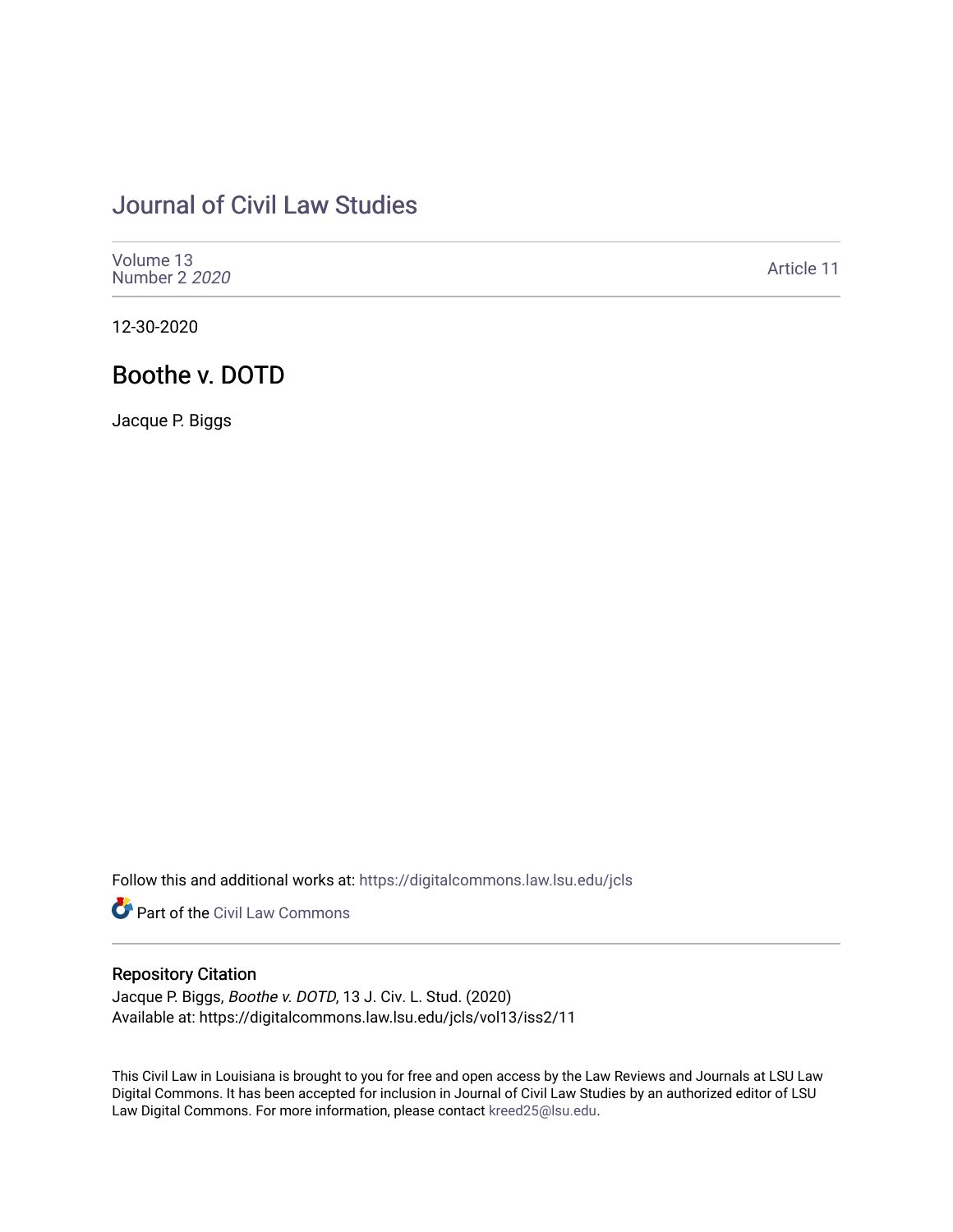# **LOWERING THE JNOV STANDARD:** *BOOTHE V. DOTD*

Jacque P. Biggs[\\*](#page-1-1)

| C. Code of Civil Procedure Article 1732 Amendment 466 |  |
|-------------------------------------------------------|--|

Keywords: Louisiana, civil procedure, JNOV, jury, trial, new trial, damages, tort

#### I. INTRODUCTION

<span id="page-1-0"></span>While not every civil case goes before a jury, Louisiana recognizes the right to a trial by jury under specified circumstances, which is way more restrictive than any of the other states, where trial by jury is commonplace.<sup>[1](#page-1-2)</sup> This is not surprising given the historical roots of Louisiana in the civil law tradition, but jury trials set Louisiana apart from other civil law jurisdictions, where juries are not used in civil trials and typically limited to felony criminal trials only.[2](#page-1-3) In jury trials, the jury then becomes the body that will decide

<span id="page-1-1"></span><sup>\*</sup> J.D./D.C.L. candidate (May 2022) Paul M. Hebert Law Center, Louisiana State University. The author would like to thank Prof. William Corbett for his guidance throughout the writing of this case note.

<span id="page-1-2"></span><sup>1.</sup> *See* LA. CODE CIV. PROC. ANN. art. 1731(A) (2020). Louisiana had the highest jury threshold in the nation—no jury trial in cases that do not exceed \$50,000. The state legislature passed Act No. 37 of the First Extraordinary Session of 2020, which lowers the amount to a case that "does not exceed \$10,000." This change takes effect Jan. 1, 2021 but is not retroactive.

<span id="page-1-3"></span><sup>2.</sup> Neither France nor Germany, for example, use juries in civil trials; instead, they opt to use panels of judges for more efficient proceedings. *See* Daniel Soulez Larivière, *Overview of the Problems of French Civil Procedure*, 45 AM. J. COMP. L. 737, 737 (1997); *see also* Benjamin Kaplan, *Civil Procedure*—*Reflections on the Comparisons of Systems*, 9 BUFF. L. REV. 409 (1960).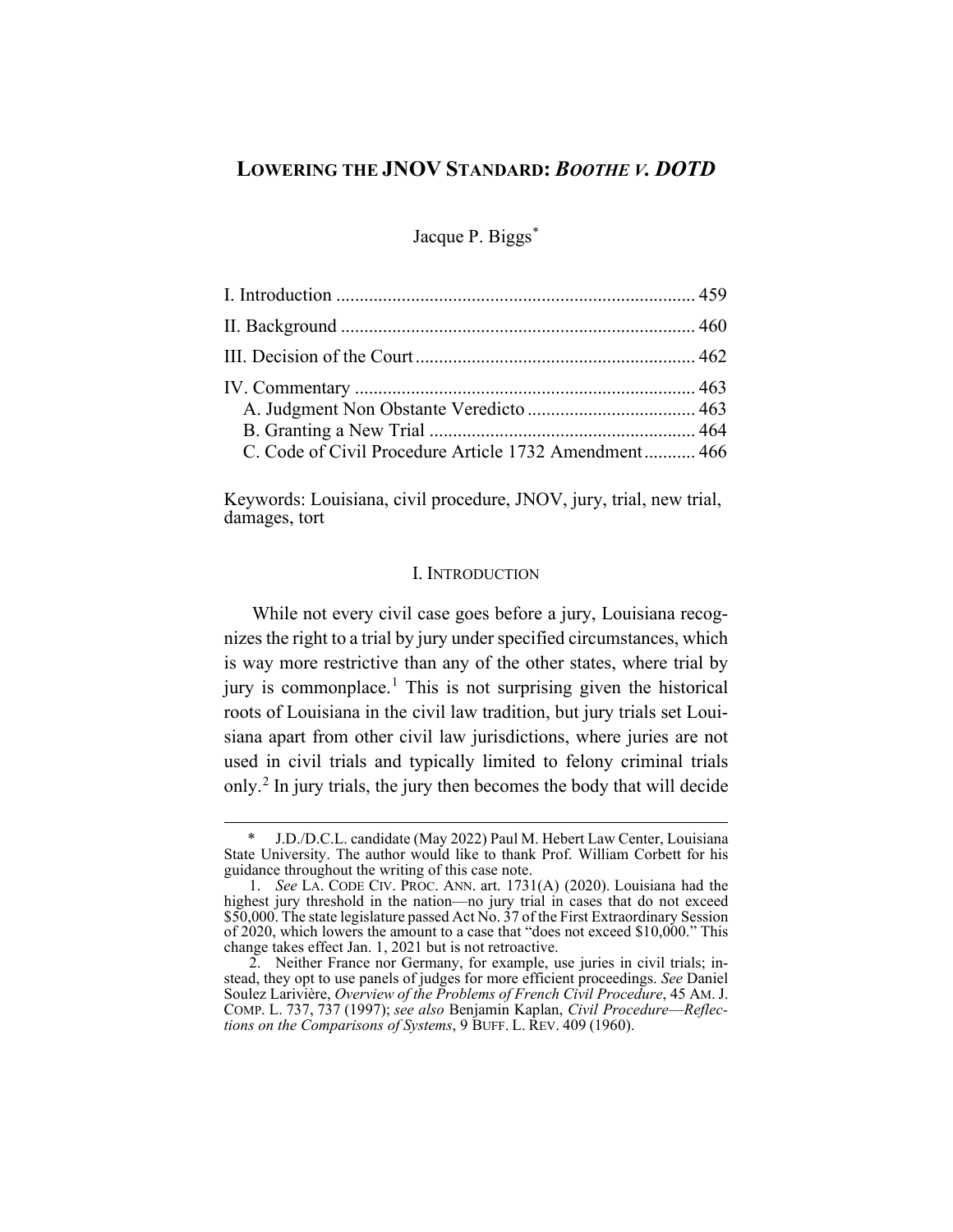the fate of the parties on all issues of fact at the close of trial. $3$  Outside of the factual determinations made by the jury, judges resolve questions of law.<sup>[4](#page-2-2)</sup> One of the issues typically decided by a jury if it finds a defendant liable is the amount of damages to be awarded to a plaintiff. However, what happens when a judge disagrees with the jury verdict? *Boothe* discusses the power of the court to rectify what the court sees as a mistaken verdict by the jury.<sup>[5](#page-2-3)</sup> This note questions whether trial and appellate courts overstep their bounds by interfering with verdicts, and whether there is a better remedy than a judgment notwithstanding the verdict ("JNOV") for an improper jury verdict.

#### II. BACKGROUND

<span id="page-2-0"></span>The issues in *Boothe* stem from a car accident in 2008.<sup>[6](#page-2-4)</sup> After dropping her daughter off at school, Sherry Boothe was driving on Greenwell Springs Road.<sup>[7](#page-2-5)</sup> On her drive, she crossed over the Comite River Bridge and lost control of her car and crashed it.<sup>[8](#page-2-6)</sup> Police responded to the accident and the officer, Lt. Ruiz, found ice on the bridge.<sup>[9](#page-2-7)</sup> The bridge then had to be sanded to remove the ice.<sup>[10](#page-2-8)</sup> Following the accident, Boothe sued the Department of Transportation and Development ("DOTD") for her and her children's injuries.<sup>[11](#page-2-9)</sup>

For Boothe to succeed, the elements she needed to prove were that: (1) the DOTD had custody of the bridge that caused her injuries, (2) the bridge was defective because its icy condition created

<span id="page-2-1"></span><sup>3.</sup> *See* LA. CODE CIV. PROC. ANN. art. 1736 (2020). "The trial of all issues for which a jury trial has been requested shall be by jury." Determinations of law are made by the judge.

<span id="page-2-2"></span><sup>4.</sup> *Question of law*, BLACK'S LAW DICTIONARY (11th ed. 2019). "An issue to be decided by the judge, concerning the application or interpretation of law."

<span id="page-2-7"></span><span id="page-2-6"></span><span id="page-2-5"></span><span id="page-2-4"></span><span id="page-2-3"></span><sup>5.</sup> Boothe v. Dep't of Transportation & Dev. & Par. of E. Baton Rouge, 18- 1746 (La. 6/26/19), 285 So. 3d 451.

<sup>6.</sup> *Id.* at 453.

<sup>7.</sup> *Id.*

<sup>8.</sup> *Id.* at 454.

<sup>9.</sup> *Id.*

<span id="page-2-8"></span><sup>10.</sup> *Id.*

<span id="page-2-9"></span><sup>11.</sup> *Id.*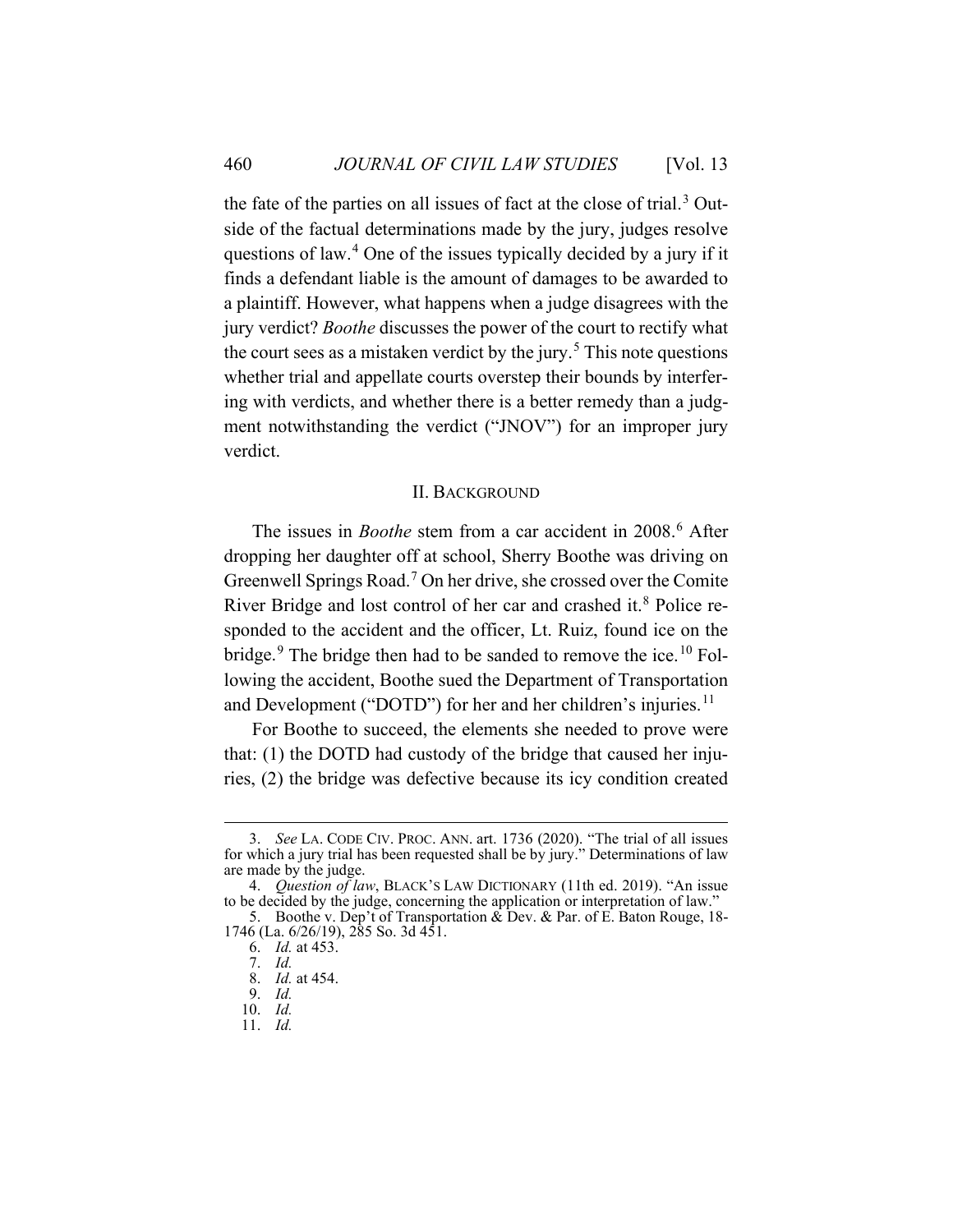#### 2020] *BOOTHE V. DOTD* 461

an unreasonable risk of harm, (3) the DOTD had actual or constructive notice of the icy condition and did not take any corrective measures within a reasonable time, and (4) the icy condition was a cause-in-fact of Boothe's injuries.[12](#page-3-0) After listening to the testimony of Ms. Boothe, Lt. Ruiz, and DOTD employees, the jury found that the DOTD was not at fault for Ms. Boothe's injuries.<sup>[13](#page-3-1)</sup>

<span id="page-3-10"></span><span id="page-3-9"></span>Following the verdict, Boothe filed a motion for a judgment not-withstanding the verdict and an alternate motion for a new trial.<sup>[14](#page-3-2)</sup> The Court granted the motion for JNOV and found in favor of Boothe, awarding her \$919,191.20.[15](#page-3-3) In its decision, the District Court focused on the testimony of Lt. Ruiz and DOTD's own employees, while mostly ignoring Boothe's testimony.[16](#page-3-4) One DOTD employee admitted that while he normally has both sides of a bridge sanded when it is icy, they only sanded one side of the bridge in question.[17](#page-3-5) Combining that with Lt. Ruiz's testimony that the bridge was icy and the other DOTD employees' testimony that icy bridges are hazardous to motorists, the district court was convinced that the plaintiff satisfied all elements of her claim and found for her.<sup>[18](#page-3-6)</sup>

The DOTD then appealed to the First Circuit, where the JNOV was affirmed, but damages were altered.<sup>[19](#page-3-7)</sup> The First Circuit did not find that the almost \$1-million award was an abuse of discretion, but it applied a statutory damages cap to reduce the award.<sup>[20](#page-3-8)</sup> The First Circuit instead characterized the award as "relatively high" and left

<span id="page-3-0"></span><sup>12.</sup> *Id.* at 456 (citing Comeaux v. Comeaux, 98-2378 (La. 7/7/99), 748 So.2d 1123, 1127).

<sup>13.</sup> *Id.* at 453-54.

<sup>14.</sup> *See* LA. CODE CIV. PROC. ANN. art. 1811 (2020).

<span id="page-3-5"></span><span id="page-3-4"></span><span id="page-3-3"></span><span id="page-3-2"></span><span id="page-3-1"></span><sup>15.</sup> *Boothe*, 285 So. 3d at 454. The new trial was conditionally granted as well.

<sup>16.</sup> *Id.* at 457.

<sup>17.</sup> *Id.*

<sup>18.</sup> *Id.*

<sup>19.</sup> *Id.* at 455.

<span id="page-3-8"></span><span id="page-3-7"></span><span id="page-3-6"></span><sup>20.</sup> *Id.* La. R.S. 13:5106 capped general damages at \$500,000, so the court reduced the \$600,000 general damage award accordingly.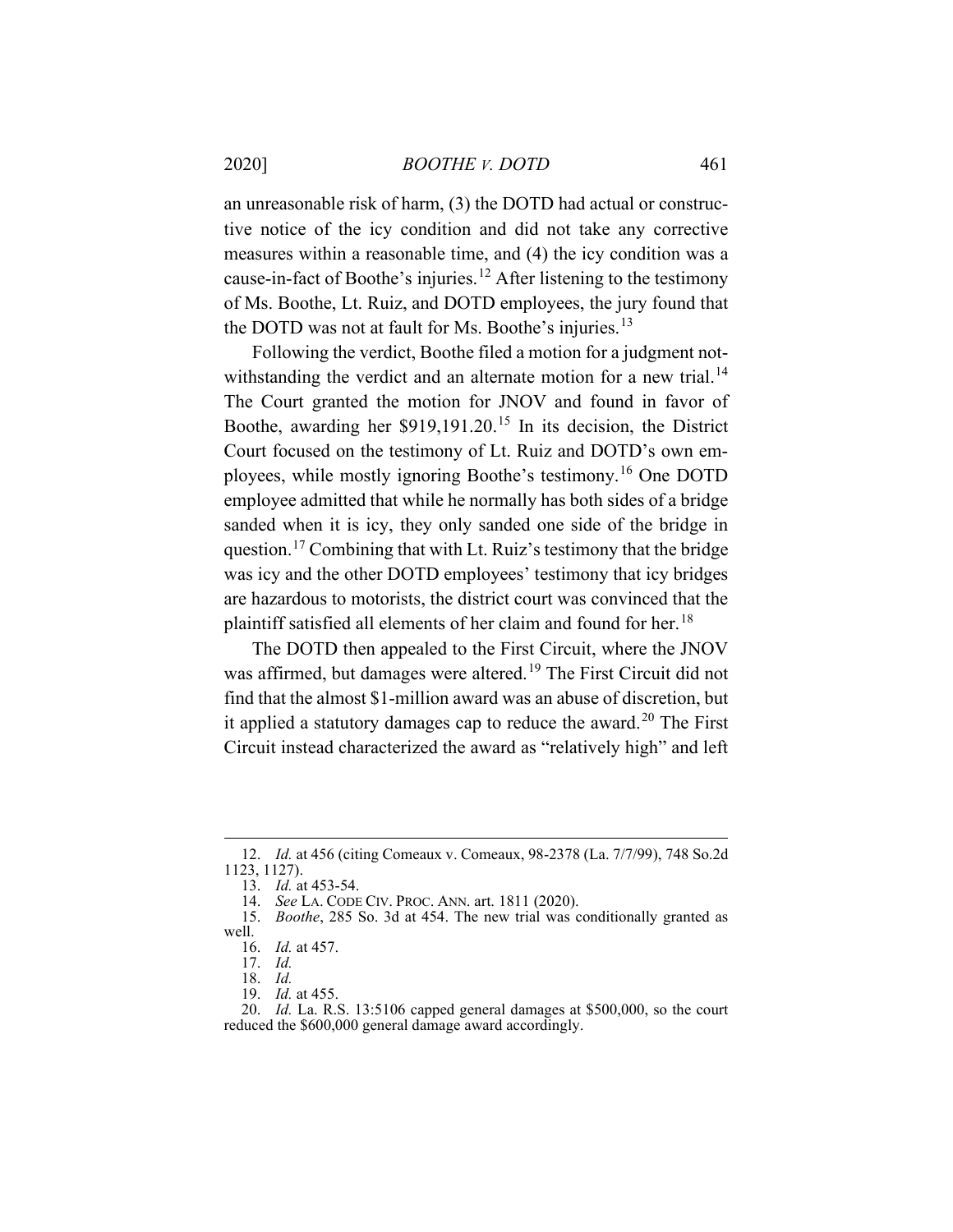<span id="page-4-0"></span>the special damages in place.<sup>[21](#page-4-1)</sup> Following this ruling, the DOTD appealed and the Louisiana Supreme Court granted certiorari.

### III. DECISION OF THE COURT

The Court first addressed the DOTD's assertion that granting and affirming the JNOV was improper.<sup>[22](#page-4-2)</sup> The DOTD's assignment of error was that the evidence presented did not show that the condition of the road presented an unreasonable risk to Boothe when she wrecked.<sup>[23](#page-4-3)</sup> In order to find that a JNOV is proper, the Court had to find that "evidence points so strongly in favor of the moving party that reasonable persons could not reach different conclusions, not merely when there is a preponderance of evidence for the mover."<sup>[24](#page-4-4)</sup> The Supreme Court decided that the evidence did indeed meet this high standard and pointed towards the unrefuted testimony that the lower courts relied on.<sup>[25](#page-4-5)</sup> After affirming the JNOV, the Court moved on to the assessment of damages.

Finding that there was an abuse of discretion by the district court in its \$600,000 general award damage, the Supreme Court vacated it.[26](#page-4-6) In deciding this, the Court acknowledged that Boothe's injuries were serious, but her doctor did not place any limits on her activities.[27](#page-4-7) The Court awarded a lesser amount of \$300,000 in general damages.[28](#page-4-8) The judgment was affirmed in part and reversed in part, and there were two dissents.[29](#page-4-9)

<sup>21.</sup> *Id.*

<sup>22.</sup> *Id.* at 456.

<sup>23.</sup> *Id.* at 458.

<span id="page-4-5"></span><span id="page-4-4"></span><span id="page-4-3"></span><span id="page-4-2"></span><span id="page-4-1"></span><sup>24.</sup> *See* Joseph v. Broussard Rice Mill, Inc., 00-0628 (La. 10/30/00); 772 So. 2d 94, at 99.

<sup>25.</sup> *See supra* note[s 14](#page-3-9)[-16](#page-3-10) and accompanying text.

<sup>26.</sup> *Boothe*, 285 So. 3d at 458.

<sup>27.</sup> *Id.*

<span id="page-4-9"></span><span id="page-4-8"></span><span id="page-4-7"></span><span id="page-4-6"></span><sup>28.</sup> *Id.* at 459 (citing Collins v. Shelter Mutual Ins. Co., 36-528 (La. App. 2 Cir. 12/11/02); 833 So.2d 1166 as basis for their decision. There the Plaintiff was awarded \$150,000).

<sup>29.</sup> *Boothe*, 285 So. 3d at 459.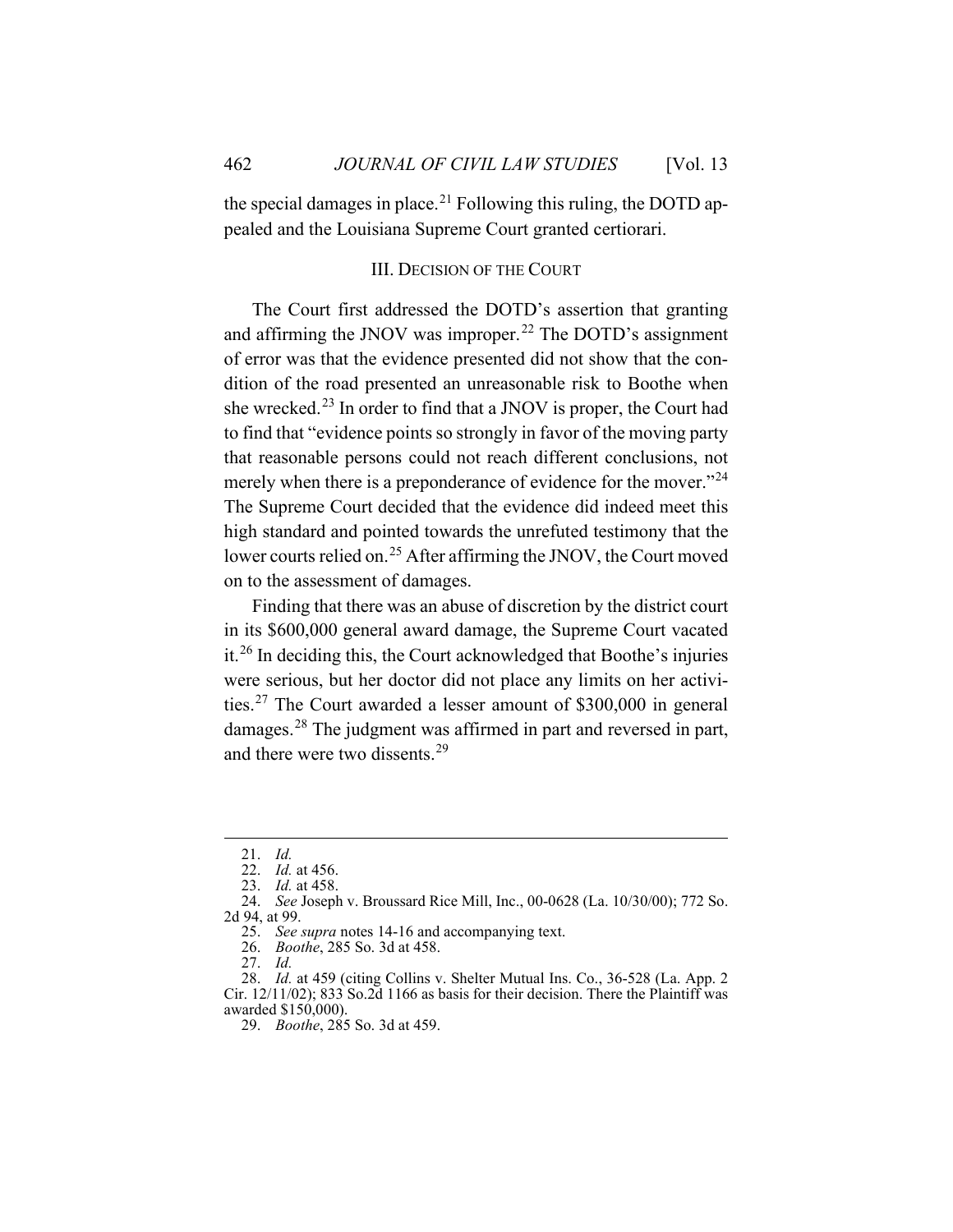2020] *BOOTHE V. DOTD* 463

Justice Hughes's dissent was based on the reduction of Boothe's damage award.<sup>[30](#page-5-2)</sup> He considered the majority's reduction as superficial and thought the amount was "picked out of thin air."[31](#page-5-3) Justice Hughes would have affirmed the decision from the appeals court.<sup>[32](#page-5-4)</sup>

In his dissent, Justice Crichton writes that he believes that the trial court substituted its judgment for the jury's.<sup>[33](#page-5-5)</sup> Justice Crichton saw the trial court evaluated witness credibility inappropriately and did not resolve factual questions in favor of the DOTD.<sup>[34](#page-5-6)</sup> Crichton would have reinstated the jury's verdict.<sup>[35](#page-5-7)</sup>

#### IV. COMMENTARY

<span id="page-5-0"></span>While none of the three courts that heard *Boothe* disagreed with granting the JNOV, the Louisiana Supreme Court had one justice that thought that the JNOV should not have been granted. There may have been a less intrusive remedy that the Court could have given the plaintiff after deciding that the jury verdict was incorrect. The Boothe decision risks that JNOVs that do not meet the high standard may be granted more often.

#### <span id="page-5-1"></span>*A. Judgment Non Obstante Veredicto*

Awarding a JNOV to a party means taking away the verdict that a panel of jurors decided, so anytime this motion is granted it should bear some scrutiny. The Code of Civil Procedure itself does not pro-vide a detailed standard for granting one.<sup>[36](#page-5-8)</sup> The JNOV standard from *Joseph* is that "evidence points so strongly in favor of the moving party that reasonable persons could not reach different conclusions, not merely when there is a preponderance of evidence for the

<sup>30.</sup> *Id.*

<span id="page-5-2"></span><sup>31.</sup> *Id.*

<sup>32.</sup> *Id.*

<span id="page-5-3"></span><sup>33.</sup> *Id.* 34. *Id.*

<sup>35.</sup> *Id.*

<span id="page-5-8"></span><span id="page-5-7"></span><span id="page-5-6"></span><span id="page-5-5"></span><span id="page-5-4"></span><sup>36.</sup> In fact, there is no standard articulated in the Code that guides the judge. *See* LA. CODE CIV. PROC. ANN. art. 1811 (2020).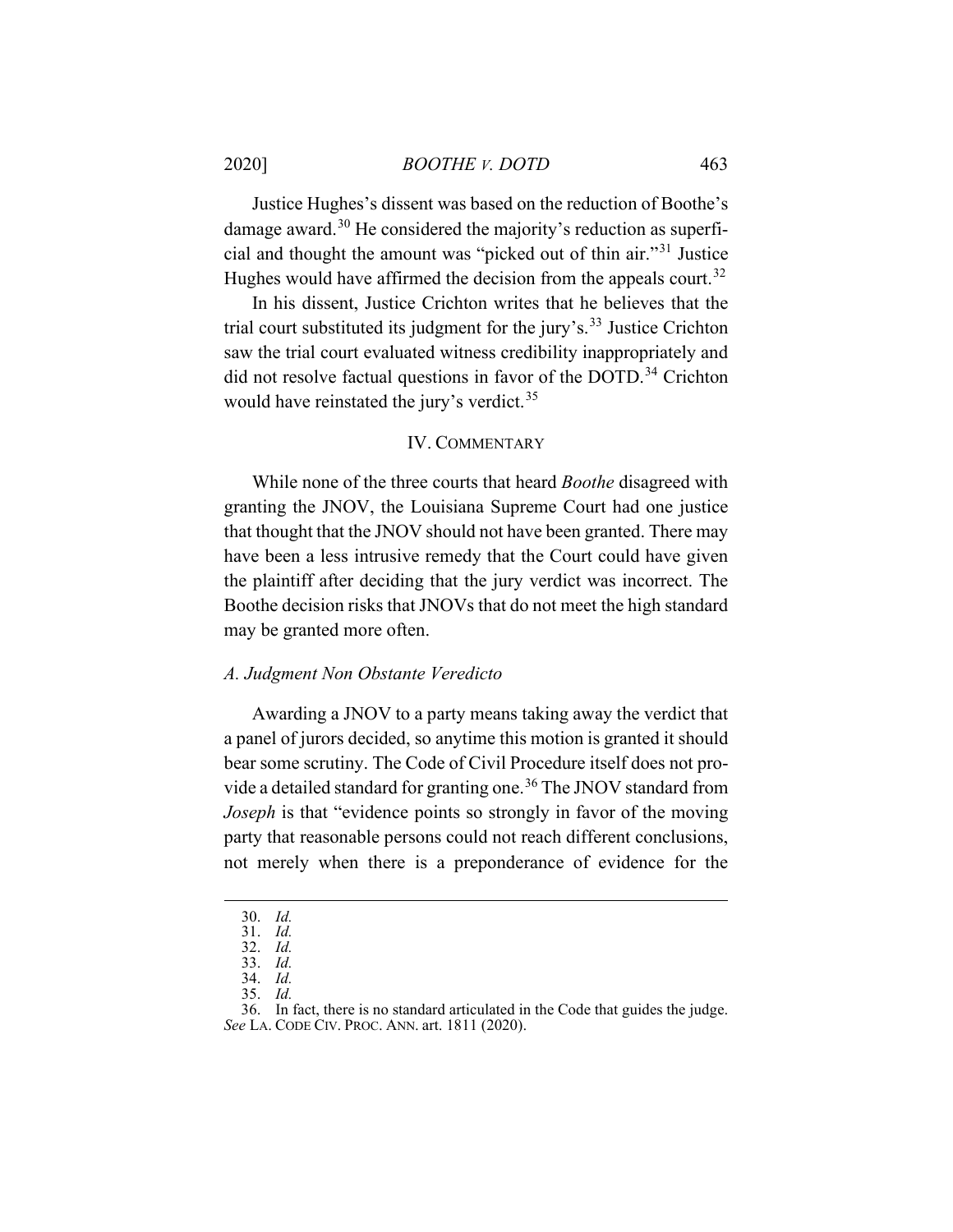mover."[37](#page-6-1) Justice Crichton argues in his dissent in *Boothe* that the Court substituted its own judgment for the jury's, raising further questions on whether reasonable persons could actually disagree.<sup>[38](#page-6-2)</sup>

If both a jury and a justice disagree on whether a verdict can withstand a JNOV motion, it is possible that the JNOV should not have been granted. If Justice Crichton is correct, then there is a rational worry that the role of the jury to decide a case can be interfered with by a judge that thinks the jury's determination of the facts is incorrect.[39](#page-6-3) While it seems that the *Boothe* case could have been decided either way, caution should be taken when deciding that the jury was incorrect. Different minds have indeed found that there could be two different conclusions. The Court may have come to the wrong conclusion in *Boothe*.

The evidence here seemed to point somewhat towards liability for the DOTD, but having the power taken away from the jury when it is not absolutely clear that Boothe should have won defies the demanding JNOV standard. There is an alternative option for the Court that still leaves the decision to the jury.

### <span id="page-6-0"></span>*B. Granting a New Trial*

The Louisiana Supreme Court could have chosen to grant a new trial instead of a JNOV.<sup>[40](#page-6-4)</sup> If a party loses at trial, that party does not have to choose between moving for a JNOV or a new trial.<sup>[41](#page-6-5)</sup> Since both the new trial and the JNOV were granted by the district court, the Supreme Court could have determined that the higher standard for granting a JNOV was not met but sent the case back to be heard by another jury.<sup>[42](#page-6-6)</sup> The new trial standard "clearly contrary to the law

<sup>37.</sup> *See Joseph*, 772 So. 2d 94 at 99*.*

<sup>38.</sup> *See Boothe*, 258 So. 3d at 459.

<sup>39.</sup> *See* LA. CODE CIV. PROC. ANN. art. 1736 (2020).

<span id="page-6-4"></span><span id="page-6-3"></span><span id="page-6-2"></span><span id="page-6-1"></span><sup>40.</sup> *See id.* at art. 1972(1): "A new trial shall be granted, upon contradictory motion of any party, in the following cases: when the verdict or judgment appears clearly contrary to the law and the evidence."

<sup>41.</sup> *See id.* at art. 1811(A)(2).

<span id="page-6-6"></span><span id="page-6-5"></span><sup>42.</sup> *Id. at* art. 1811(C). If the court grants a JNOV, then the court is required to conditionally grant the motion for a new trial. Thus, if the court's ruling for a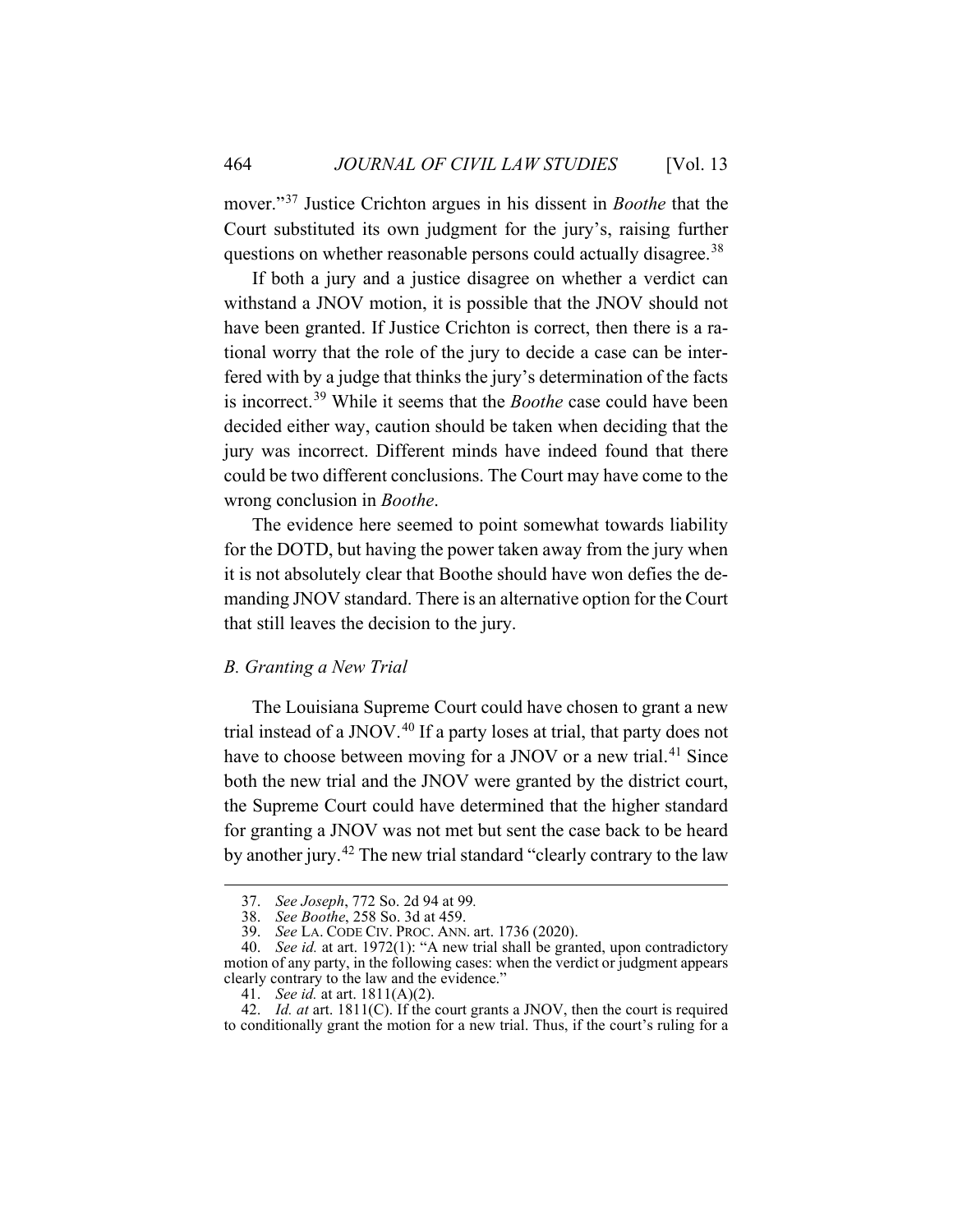and evidence" is lower than the *Joseph* standard for JNOV.<sup>[43](#page-7-0)</sup> Justice Crichton's dissent argued that the trial judge assessed the witnesses' credibility and drew her own inferences.<sup>[44](#page-7-1)</sup> When a trial court grants a new trial, the judge is allowed to both assess credibility and draw her own inferences.<sup>[45](#page-7-2)</sup> If Justice Crichton was correct, then the Louisiana Supreme Court should have reversed the lower court on the JNOV, but left the provisional new trial in place.

Granting a new trial over a JNOV still lets a jury decide the outcome of the case rather than the judge fully invading the province of the jury. The jury is not there by accident, or automatically. A party to the suit must specifically ask for a jury trial in a pleading and pay a bond to the court for it.<sup>[46](#page-7-3)</sup> Further, a party is only eligible for a jury if the party's cause of action is above a certain dollar amount.<sup>[47](#page-7-4)</sup> If there is a JNOV granted, a case in which a party that has a right to jury trial and has done all that is required to preserve that right has it taken away from the jury and goes back the hands of the judge. If the party who prayed for the jury and paid the bond is the losing party in the JNOV, this seems problematic.

Granting a new trial, though, would avoid that problem by taking the case from the hands of one jury and placing it into the hands of another. So, the trier of fact is still a jury of their peers, rather than one judge. This is a much less radical remedy than a JNOV. In a case where the record does not clearly support a JNOV, the new trial is a much better intervention by the judge.

JNOV is overturned on appeal, the appellate court can remand the case for a new trial.

<sup>43.</sup> *See id.* at art.1972(1).

<sup>44.</sup> *See Boothe*, 258 So. 3d at 459.

<span id="page-7-4"></span><span id="page-7-3"></span><span id="page-7-2"></span><span id="page-7-1"></span><span id="page-7-0"></span><sup>45.</sup> *See* Martin v. Heritage Manor South, 00-1023 (La. 4/31/01); 784 So. 2d 627, 637.

<sup>46.</sup> *See* LA. CODE CIV. PROC. ANN. art. 1733(A) (2020).

<sup>47.</sup> *See id.* at art. 1732(A)(1).